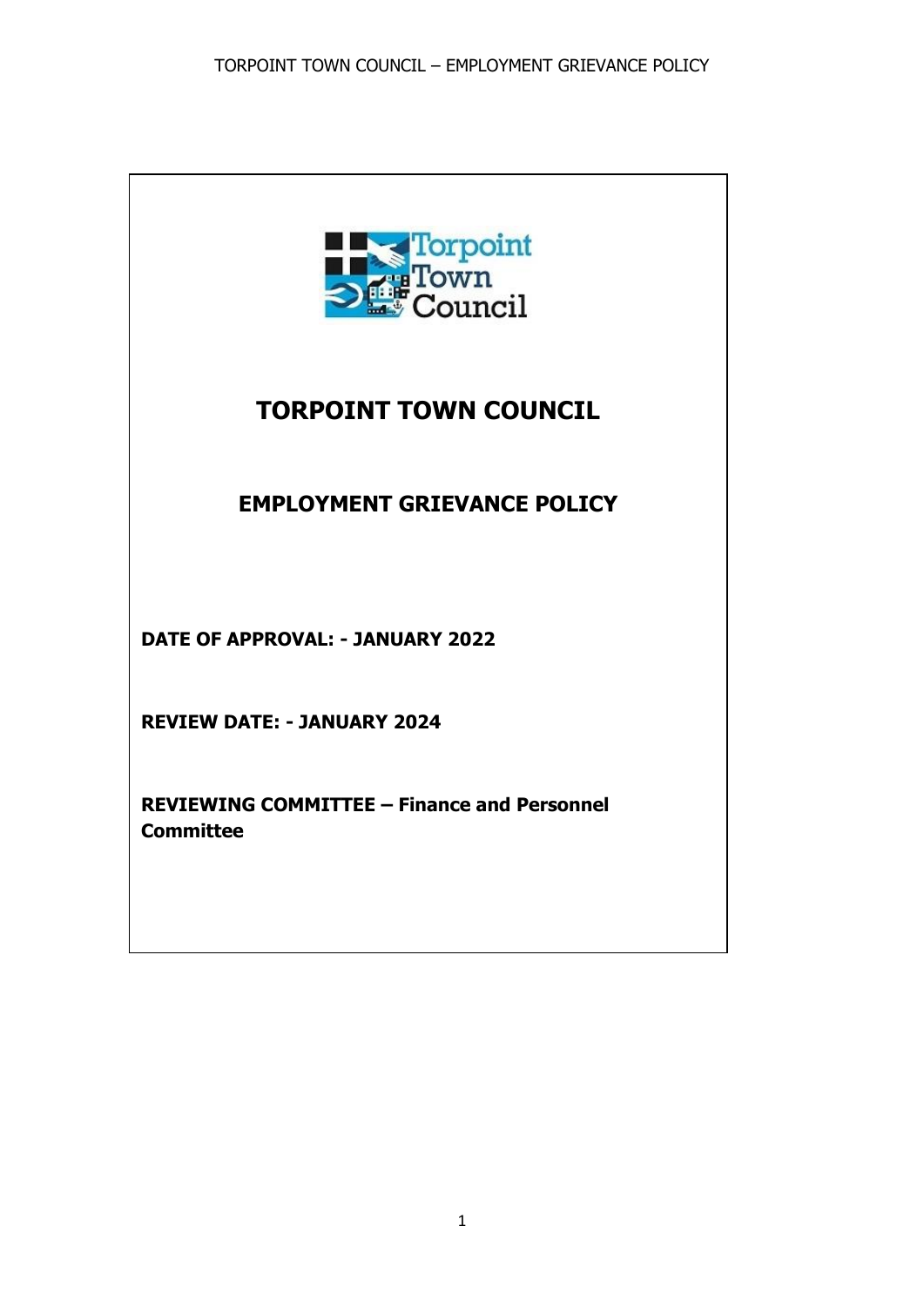# **TORPOINT TOWN COUNCIL**

## **EMPLOYMENT GRIEVANCE POLICY**

It is the policy of Torpoint Town Council to give employees the opportunity to air and seek redress for any individual employment grievance which they may have. Grievances may be any concerns, problems or complaints employees wish to raise with the council. This document describes the procedure which aims to facilitate a speedy, fair and consistent solution to an individual employee's employment grievance. This procedure is produced in line with the ACAS Code of Practice 2009 as set out in the Employment Act 2008.

### **1. PRINCIPLES**

- a) At every stage in the procedure the employee will be given the opportunity to state his or her case before any decision is made.
- b) Grievances will be dealt with promptly and consistently.
- c) At all formal stages the employee will have the right to be accompanied by a work colleague or trade union representative during the Grievance Hearing.
- d) An employee will have the right to appeal against any outcome of a Grievance Hearing.
- e) At no time will an employee be penalised or victimised for having raised a Grievance against the council.

### **2. PROCEDURE**

Wherever possible, any grievance should be raised informally with the employee's line manager, or if this is inappropriate with the next level of management. In the case of the Town Clerk/RFO raising a grievance, this should be directed to the Mayor of the Council unless the complaint is about the Mayor in which case the Deputy Town Mayor can be identified to handle the complaint. The recipient of the grievance from the Clerk should share the grievance with the Finance and Personnel Committee established to handle employment matters and the issues should be treated with discretion and confidentiality at all times. The Resolution Policy can be referred to for guidance.

#### Written Statement:

If the employee does not consider it appropriate to raise the grievance informally, or if requested by the person the employee spoke to informally, then the employee should submit a formal grievance in writing to their line manager, or if this is inappropriate to the next level of management.

#### Meeting or Hearing:

Generally, within a reasonable period of time generally five working days of receipt of a written complaint, the Line Manager or Chairman of the Finance and Personnel Committee will arrange a meeting with the employee. The line manager or Chairman of the Finance and Personnel Committee will endeavour to make the meeting arrangements mutually convenient and will arrange a confidential location, free from interruptions. It is advisable to have an unbiased note taker present at the meeting. The manager/Chairman will investigate the substance of the complaint and hear submissions from the employee concerned together with such other submissions or evidence as s/he shall consider appropriate and take such steps as s/he shall consider necessary to resolve the issue raised. It may be necessary to adjourn the meeting in order for an investigation to take place. Careful consideration of the evidence and the necessary steps required to resolve the problems will be given to the grievance.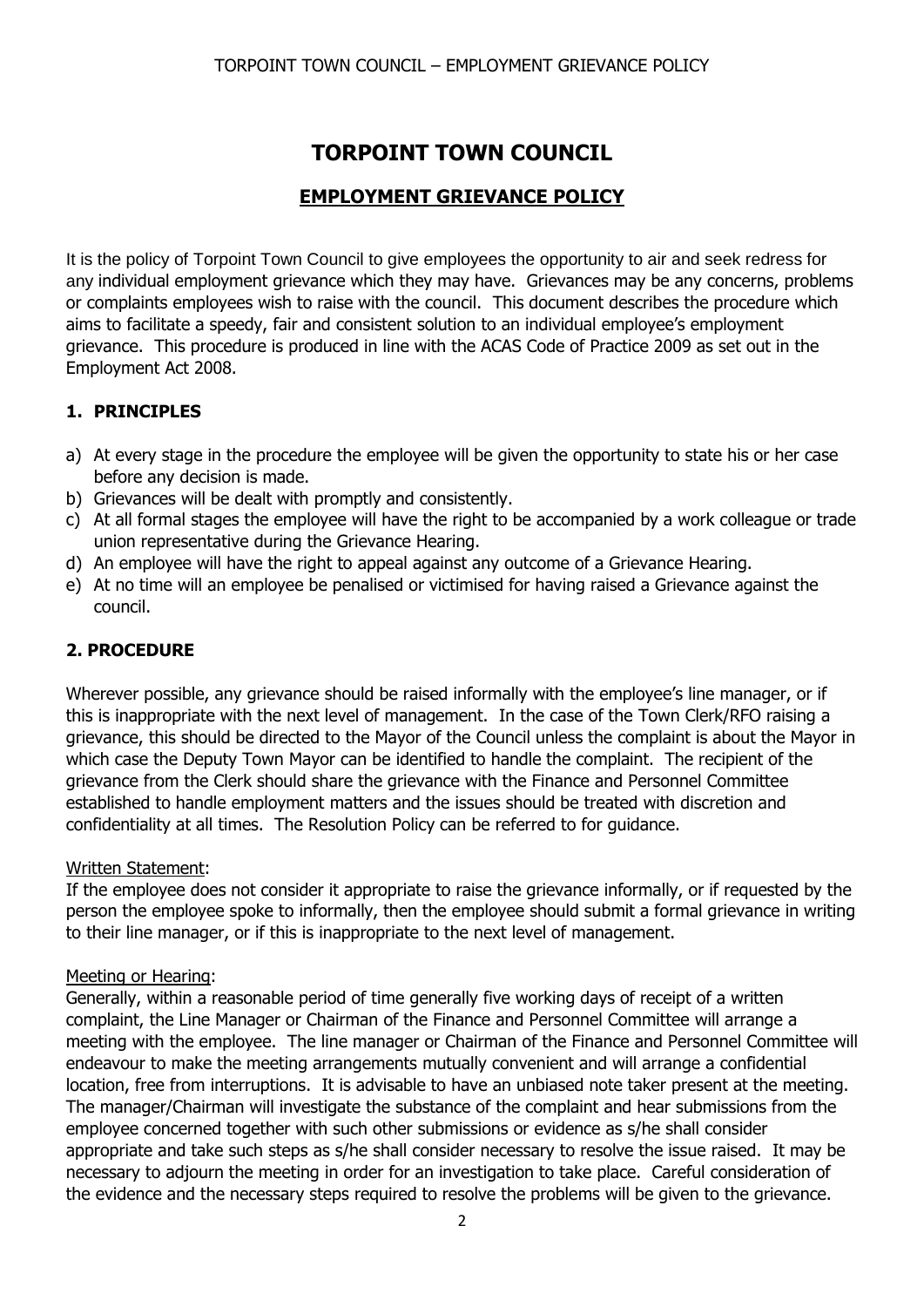#### TORPOINT TOWN COUNCIL – EMPLOYMENT GRIEVANCE POLICY

The employee may call witnesses by prior arrangement with the manager/Chairman. There is no right for a Member or employee implicated in an employee's grievance to cross examine the aggrieved during a grievance hearing but the person hearing the grievance may wish to make their own investigations through interviewing these individuals and/or other witnesses separately. The Line Manager/Chairman may ask the employee what he or she would like to happen as a result of raising the grievance and bear this in mind when preparing the response.

#### Response**:**

The Hearing Manager will advise the decision to the employee in writing and, where appropriate, include an action plan to assist in the resolution of the problem. Torpoint Town Council will consider the options and costs in a timely fashion, then agree and publicise the workable solutions, monitor and review and learn from the experience, as necessary. As part of the solution Torpoint Town Council might consider exploring mediation as a way in which to resolve differences between two parties, and refer to the Resolution Policy.

#### Appeal:

If the employee is dissatisfied with the decision of the line manager on his/her complaint, s/he may appeal against the decision to the Mayor by written notice within five working days of the decision. An Appeal may be raised if:

- The employee thinks the finding, or action plan, is unfair
- New evidence has come to light
- The employee thinks that the procedure was not applied properly.

On receipt of the appeal, an appeal hearing will be arranged without unreasonable delay, according to the table below: -

| <b>TYPE OF GRIEVANCE</b>      | <b>HEARING MANAGER</b><br>(referred to) | <b>APPEAL HEARING MANAGER</b> |
|-------------------------------|-----------------------------------------|-------------------------------|
| Employee (not the Town Clerk) | Immediate Line Manager                  | Town Clerk or Town Mayor      |
| <b>Town Clerk</b>             | Chairman of Finance and                 | <b>Town Mayor</b>             |
|                               | <b>Personnel Committee</b>              |                               |

Where the grievance involves either the Town Mayor or the Chairman of Finance and Personnel Committee the Town Mayor will be replaced by the Deputy Town Mayor and the Chairman of Finance and Personnel Committee replaced by the Deputy Chairman of this Committee.

The appeal hearing shall consider the issues and shall then take all such steps as considered necessary to resolve those issues. The council will ensure that the Members involved in the hearings are able to act impartially and reasonably at all times. The outcome of the appeal should be conveyed to the employee in writing in a timely manner.

#### Bullying or Harassment:

If a grievance concerns alleged bullying or harassment the matter will be handled according to this policy, with reference to the Council's Dignity at Work Policy. In the case of alleged perpetrators being elected Members, a Code of Conduct complaint should be lodged by the council through the Monitoring Officer at Cornwall Council.

#### Right to be accompanied**:**

At any stage of the procedure an employee may be accompanied by a fellow employee of their choice or their trade union representative or official of a trade union (appropriately accredited), but as this is an